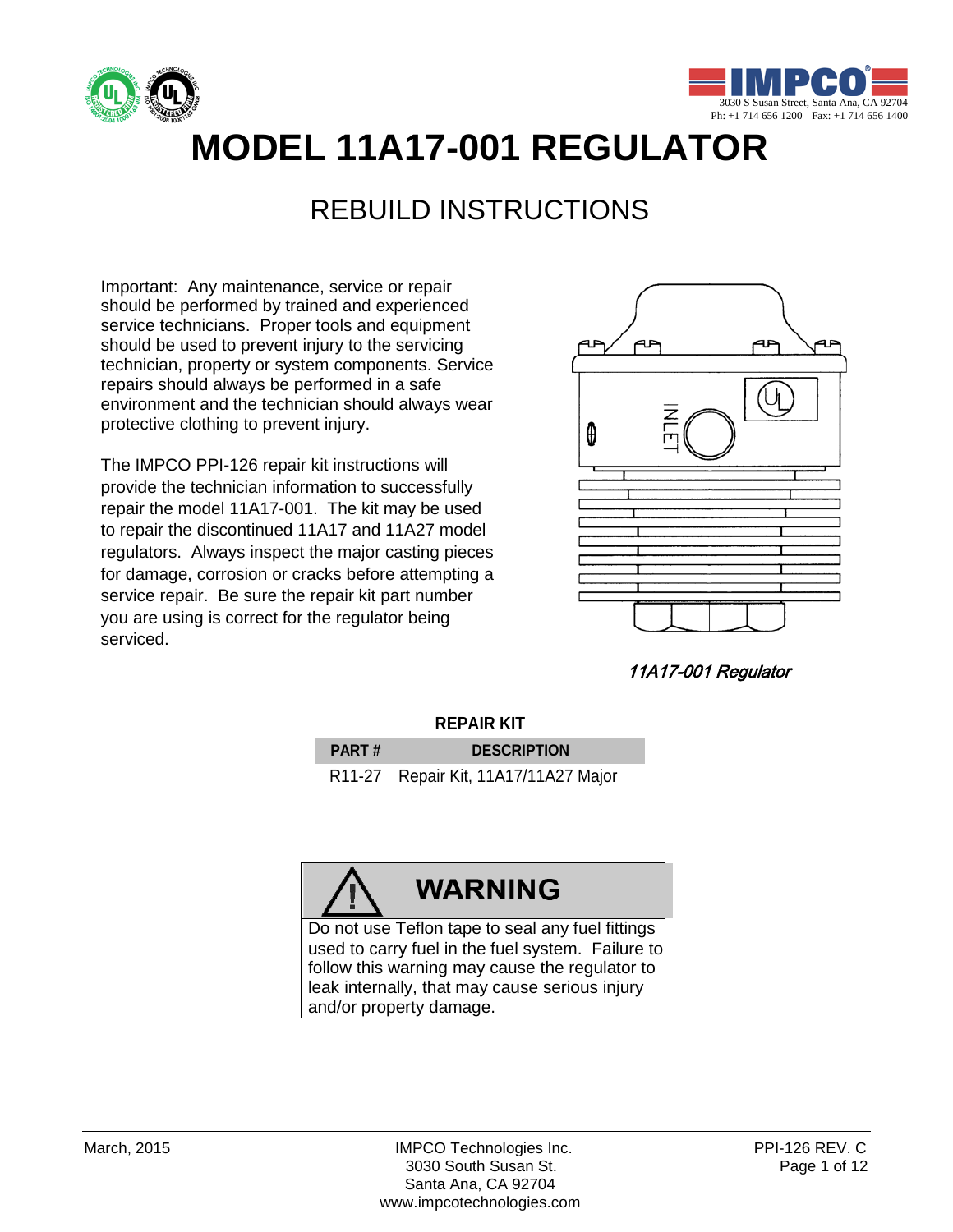



| <b>ITEM#</b>         | <b>DESCRIPTION</b>            |   |
|----------------------|-------------------------------|---|
| 1*                   | Screw, Cover                  | 2 |
| 2                    | Cover                         |   |
| $3^*$                | Diaphragm Assy                |   |
| $4^*$                | Retainer                      |   |
| 5                    | Plate                         | 1 |
| 6                    | <b>Body</b>                   |   |
| $7^*$                | <b>Valve Stem</b>             | 1 |
| $8*$                 | <b>Valve Guide</b>            |   |
| g*                   | Spring, Valve                 |   |
| $10*$                | O-ring, Plug Seal             |   |
| 11                   | Plug                          |   |
| <b>Not</b><br>Shown* | O-ring, 2.36" ID (11A27 Only) |   |

\* Included in Repair Kit P/N R11-27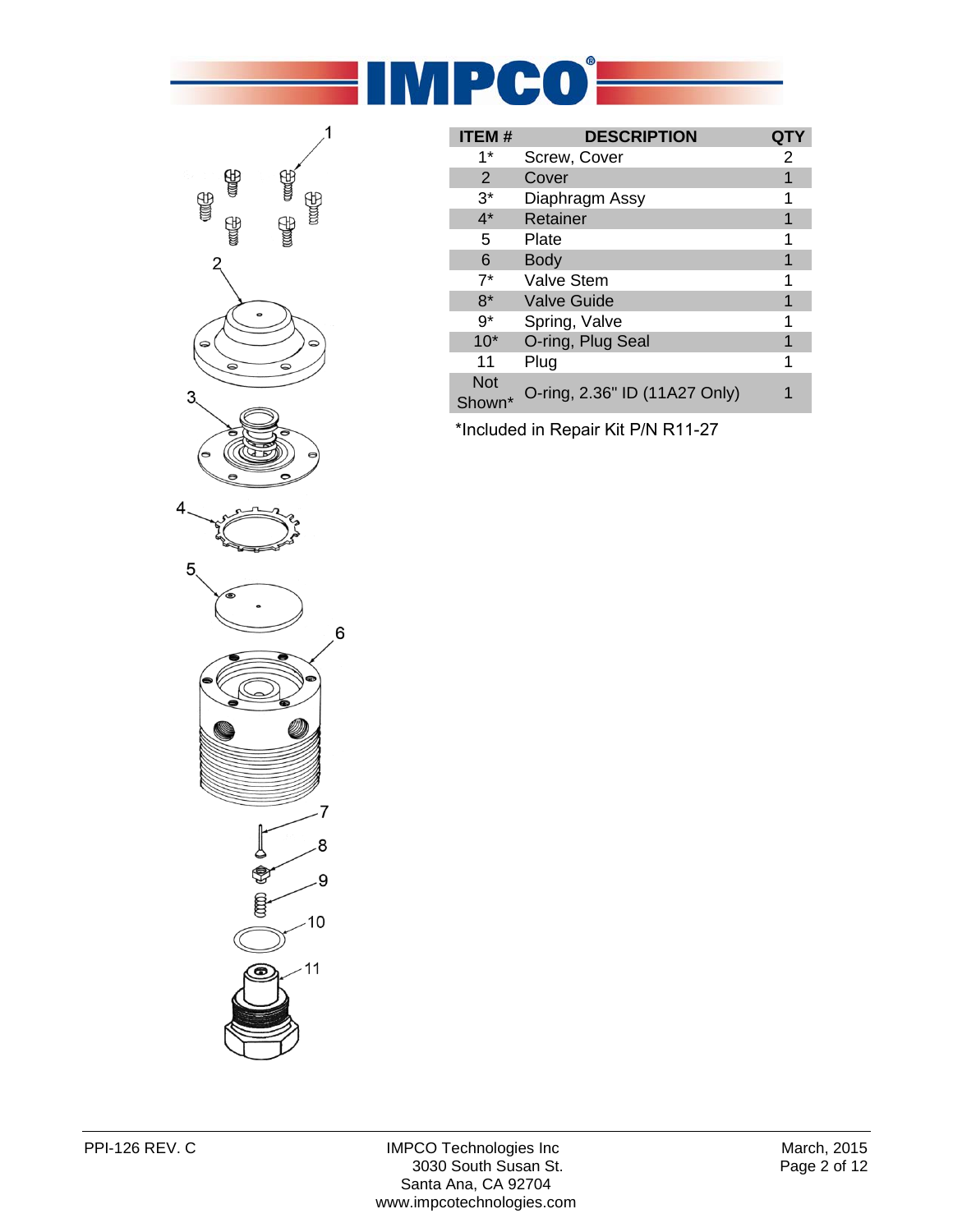



1. Remove Screws (1) securing the Cover (2).



2. Remove Cover (2) and Diaphragm Assembly (3).

- - 3. Carefully remove Retainer (4) while not damaging the Body (6), Retainer (4) or Plate (5). Once the Retainer is removed, also remove the Plate (5).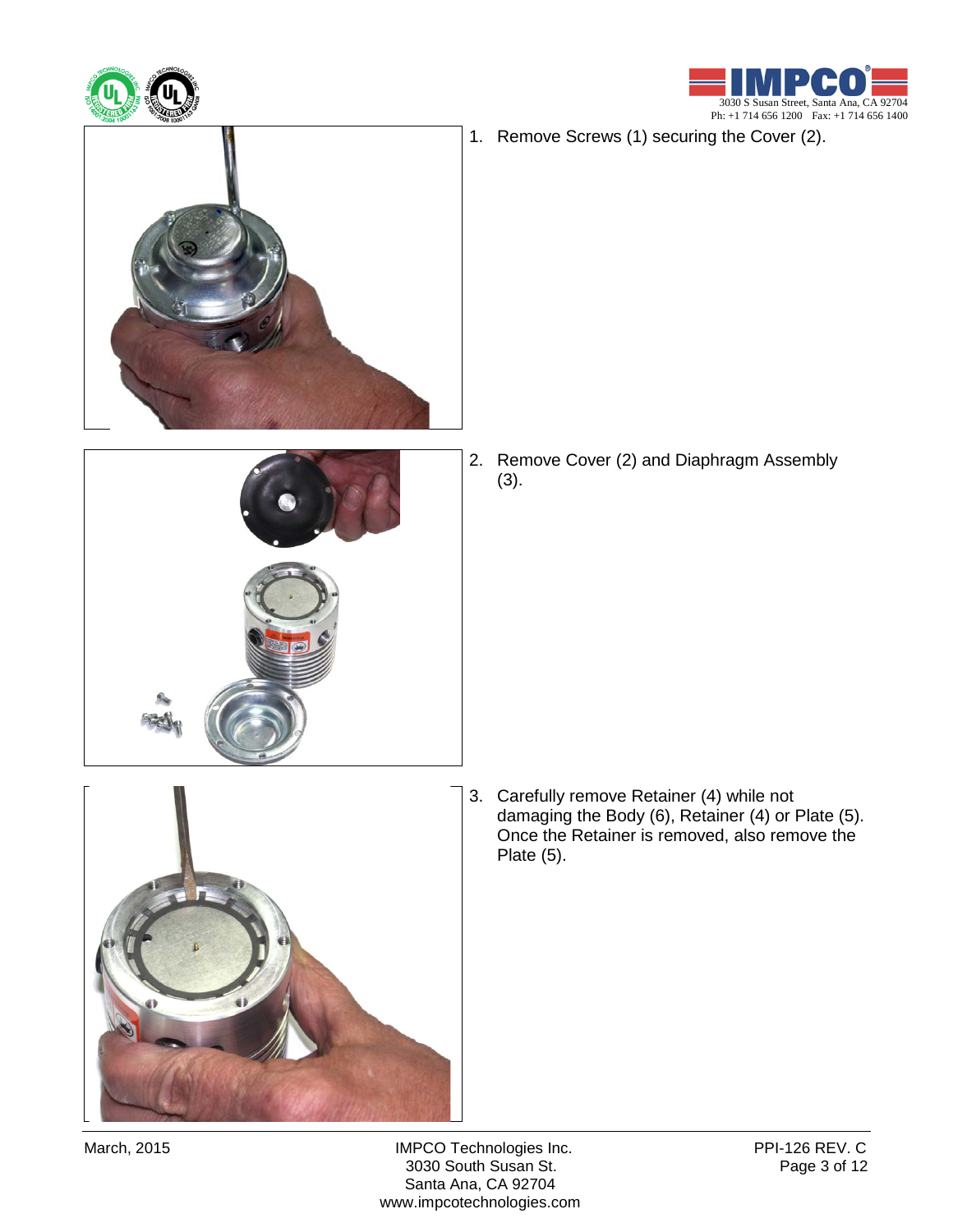



4. Remove the outlet plug opposite the inlet port.

5. Insert any spare 1/4" NPT fittings into ports in the regulator body.on opposite sides (180 degrees from each other)



6. Place Regulator upside down in the jaws of a vise and turn counter clockwise until the fittings are up against the jaws. Note that the fittings are necessary to prevent the cylindrical regulator from turning inside the jaws.

NOTE: The use of the outlet plugs or no spare fittings may result in heavy scoring of the regulator body from the vise jaws.

WARNING: Do not over tighten vise. Excessive tightening will damage the regulator body.

PPI-126 REV. C MPCO Technologies Inc Controller March, 2015<br>3030 South Susan St. Page 4 of 12 3030 South Susan St. Santa Ana, CA 92704 www.impcotechnologies.com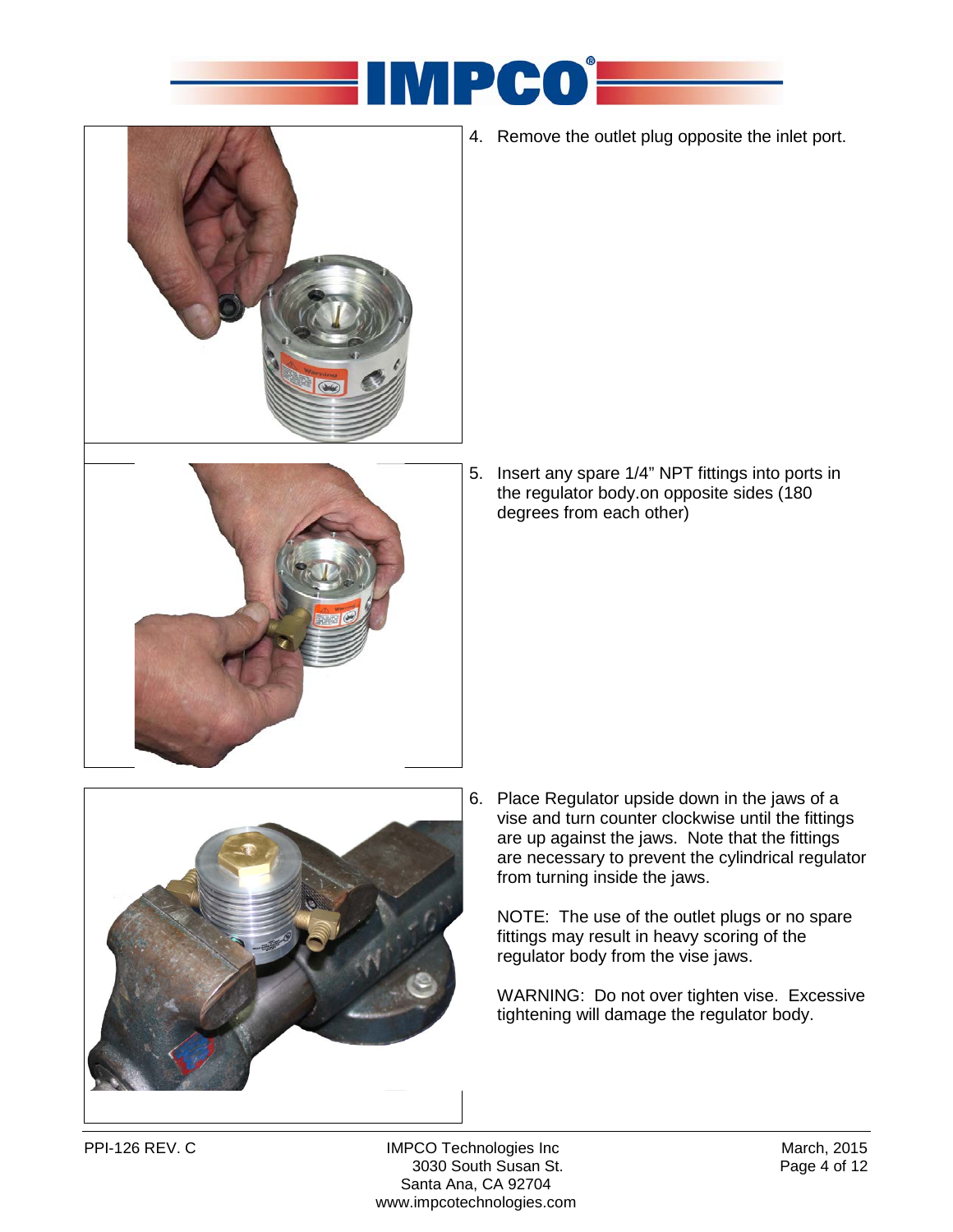





7. Using a 1 3/8" socket, remove the Plug (11).

NOTE: The use of an open end or adjustable wrench will likely round off and damage the hex end of the brass Plug (11). Always use a socket or box end wrench to remove the bolt.



8. Remove the Valve Stem (7), Spring (9) and Valve Guide (8) assembly from the Regulator Body (6).



9. Inspect the regulator Body (6) for scoring or damage. Inspect all of the parts removed and those in the repair kit for dirt, debris or damage. Clean as necessary.

March, 2015 **IMPCO Technologies Inc.** PPI-126 REV. C<br>3030 South Susan St. Page 5 of 12 3030 South Susan St. Santa Ana, CA 92704 www.impcotechnologies.com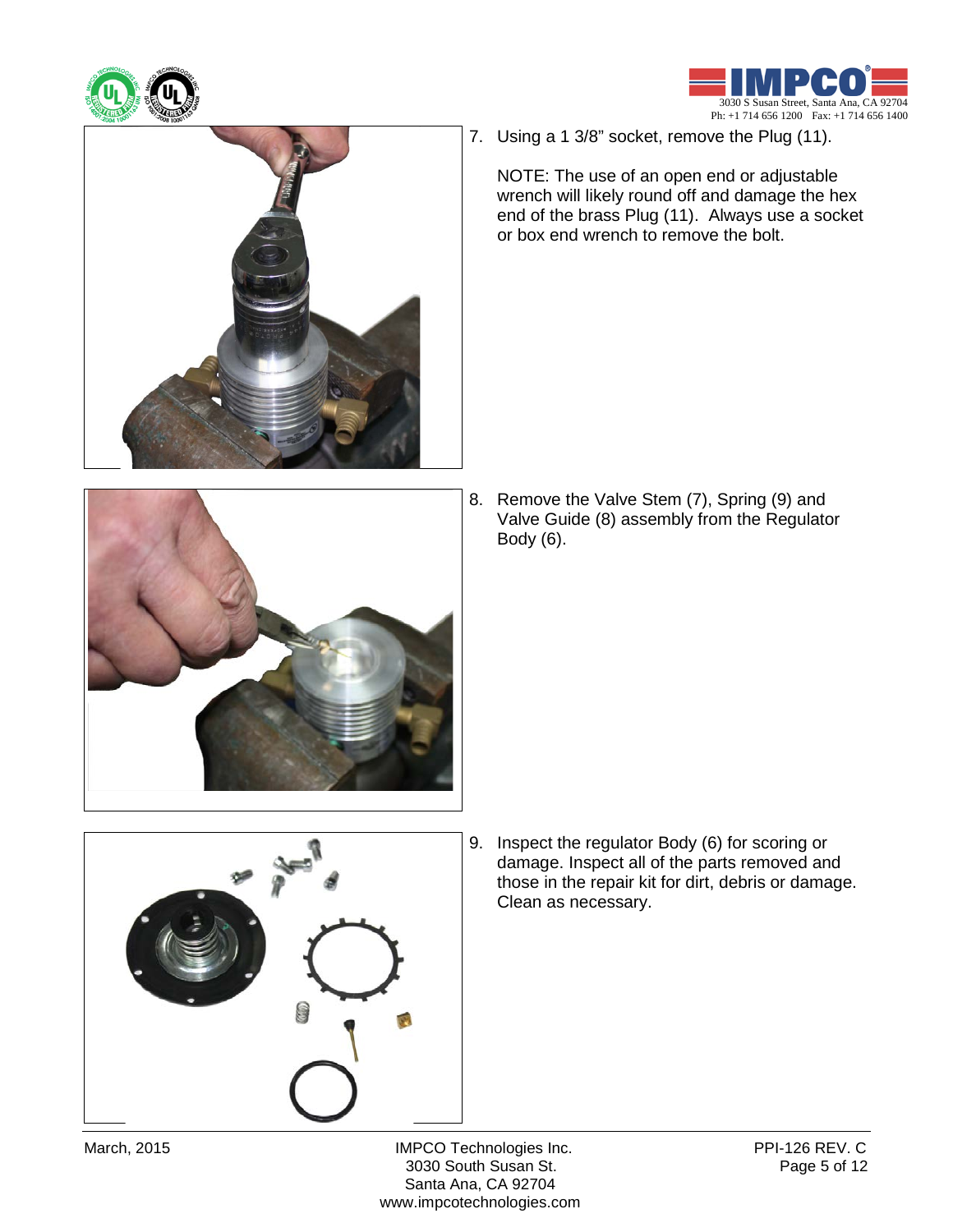



10. Place Spring (9) on Valve Guide (8).



11. Place Valve Stem (7) on Valve Guide (8).



12. Insert Valve Stem (7), Spring (9) and Valve Guide (8) into Regulator Body (6).

PPI-126 REV. C IMPCO Technologies Inc March, 2015 3030 South Susan St. Santa Ana, CA 92704 www.impcotechnologies.com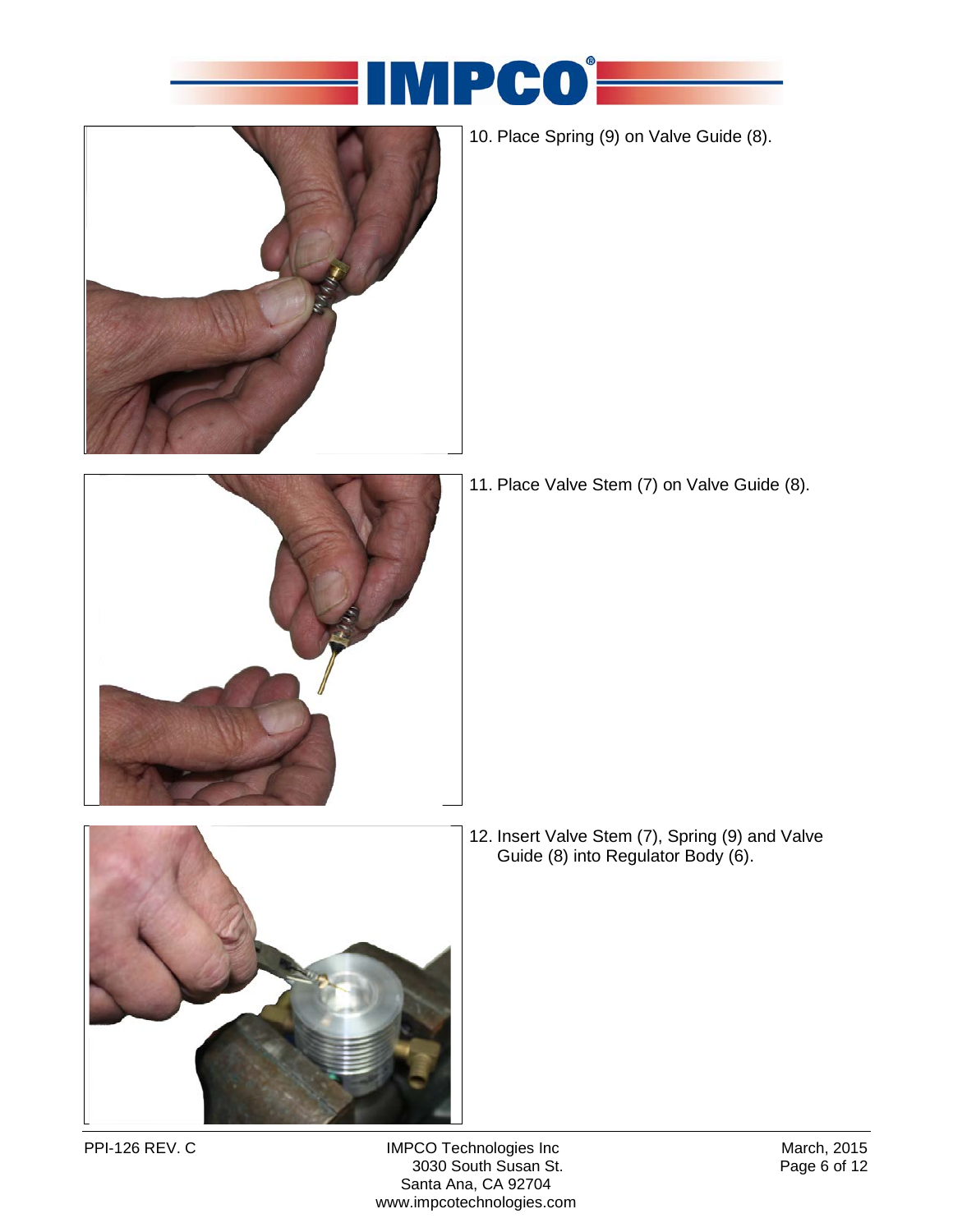





13. Ensure the Spring (9), Valve Guide (8) and Stem (7) assembly is properly seated in the body of the Regulator.



14. Apply lubricant to O-ring (10).



15. Place O-ring (1) on Plug (11).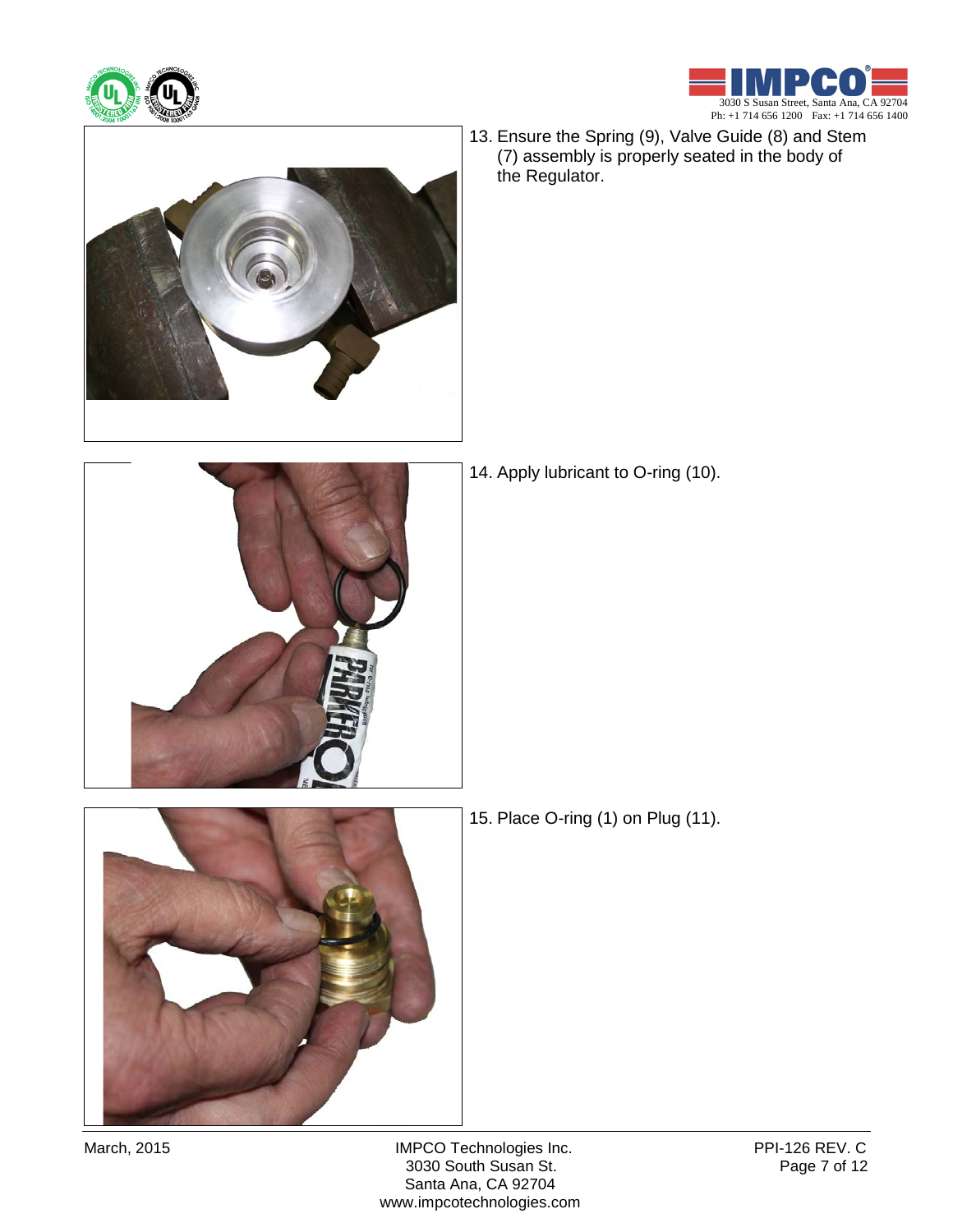



16. Loosen vise and turn the Regulator counter clockwise until the fittings are up against the jaws. Insert Plug (11) into Regulator Body (6) and torque to 40 ft lbs.

WARNING: Do not over tighten vise. Excessive tightening will damage the regulator body.



17. Rotate Plate (5) so that the opening is centered over the outlet port directly opposite (180 degrees) from the inlet port.



18. Place the Retainer (4) ring over the Plate (5) and press into place using the 1 3/8" socket

PPI-126 REV. C IMPCO Technologies Inc March, 2015 3030 South Susan St. Santa Ana, CA 92704 www.impcotechnologies.com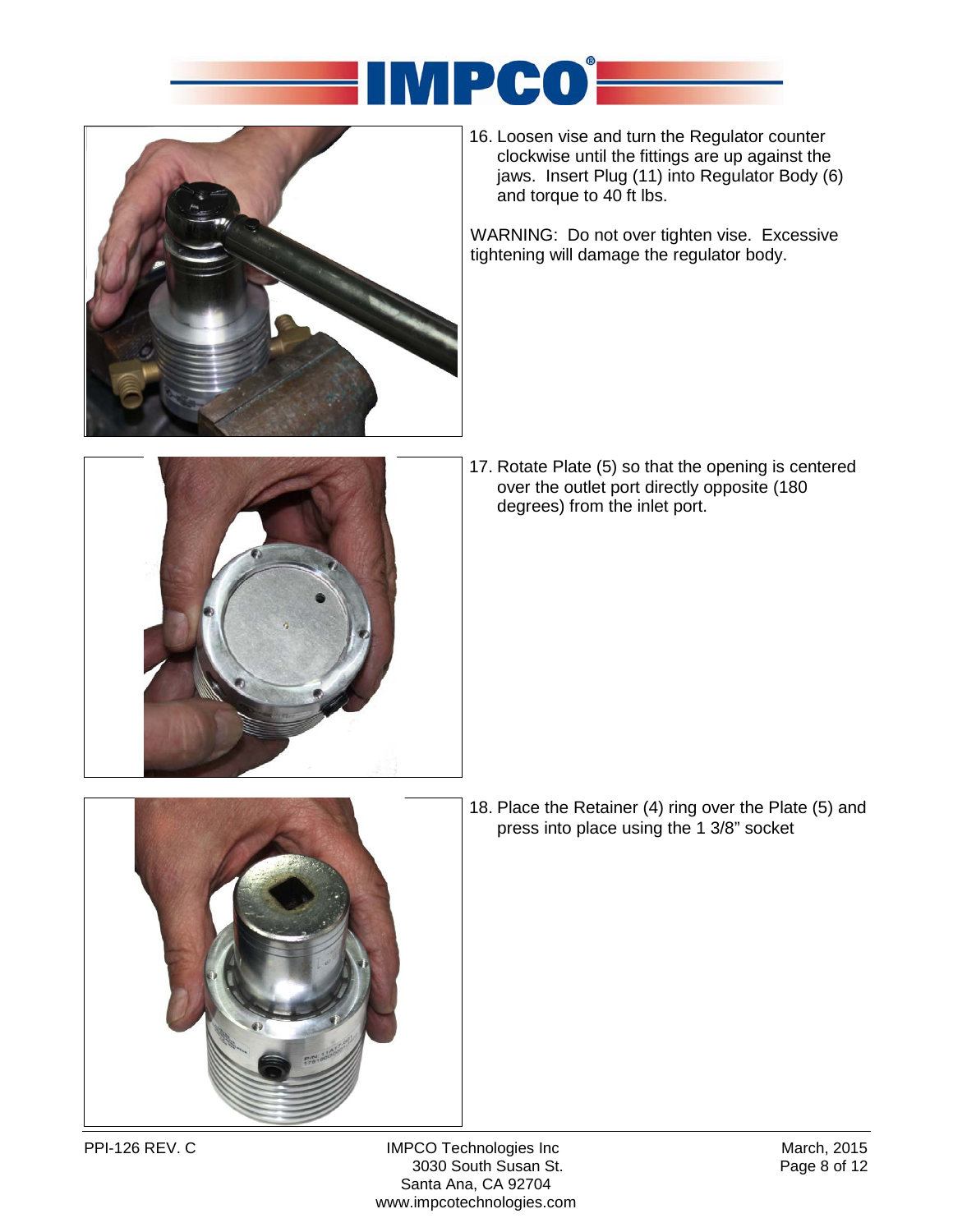





19. Turn over and place the diaphragm assembly on top of the Regulator and align holes.



20. Insert one Screw (1) and turn a few times, but do not tighten. Insert another Screw on the opposite side and turn, but do not tighten.

- 
- 21. Insert the remaining screws and lightly finger tighten each, then in a criss-cross pattern, torque each to 16-24 in.lbs.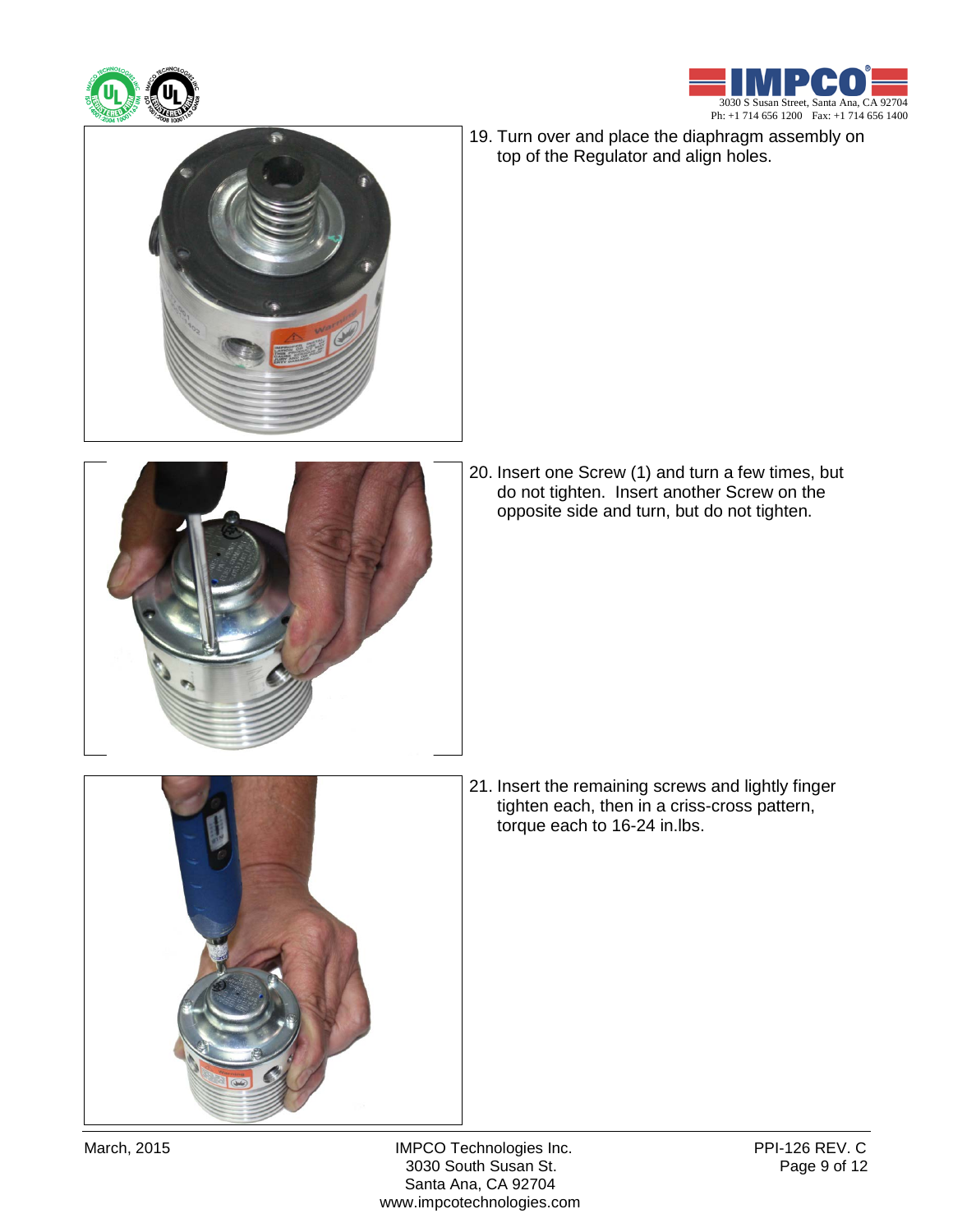



22. Place pipe thread compound on the port plug and insert into the port outlet. Torque until finger tight, plus 1-2 turns.

CAUTION: Use only pipe thread compound compatible with LPG. Do not use Telfon tape.



23. Insert a male quick release air hose fitting into the 1/4" NPT fuel inlet port then fit a hose barb into the fuel outlet. Connect a hose to the barb and 15 psi pressure gauge. Secure hose fittings using hose clamps.



24. Connect to shop air pressure (approximately 90 psi). The outlet pressure reading should be 9-12 psi. Any pressure readings below or above 9-12 psi indicates the Regulator or rebuild has failed and must be replaced.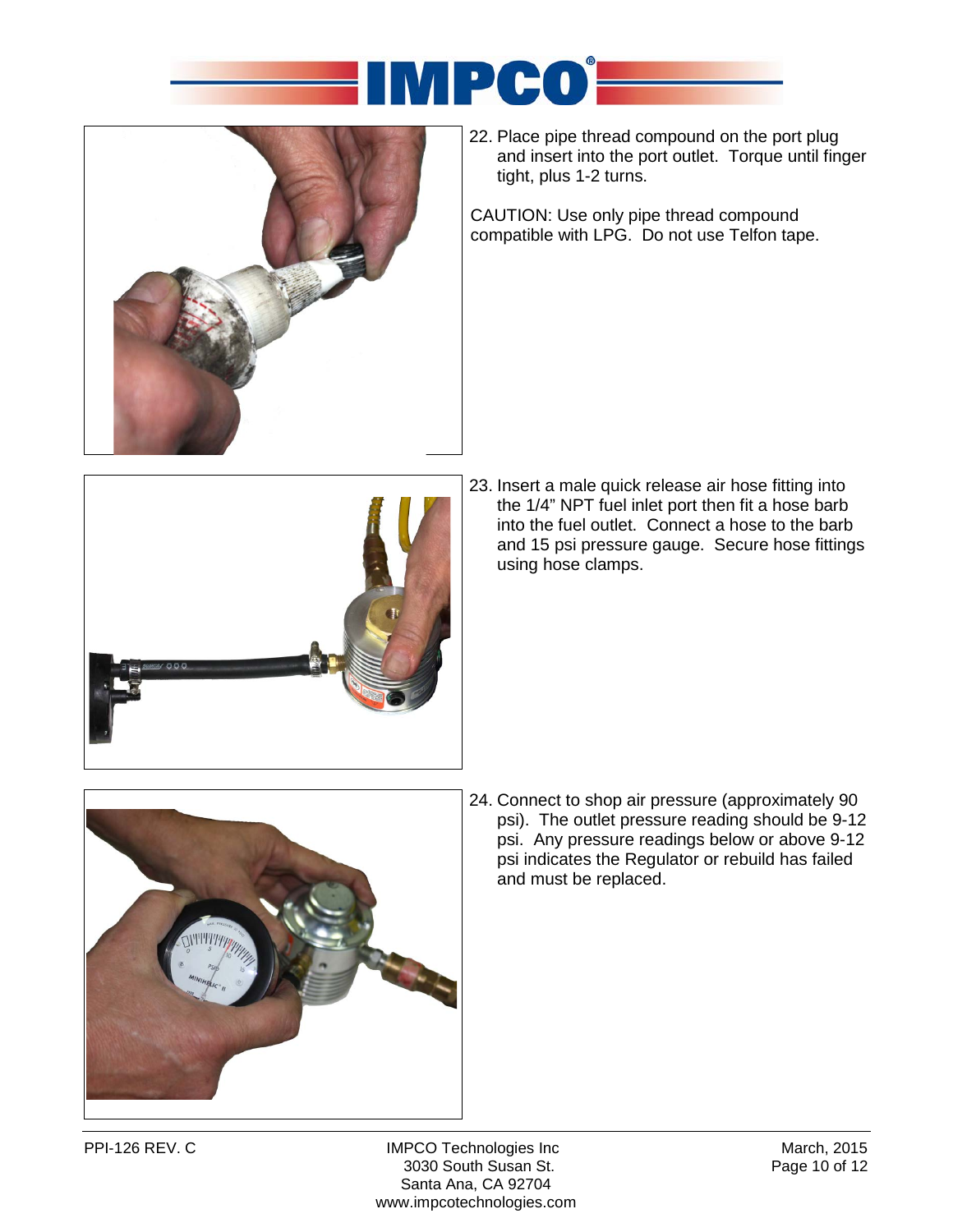





- 25. Apply a commercial liquid leak test solution to all seals, fittings and the atmospheric vent (the small hole on top of cover) to ensure there are no leaks. If leaks are found, repair or replace the Regulator.
- 26. If no leaks are detected, the Regulator may be returned to service.